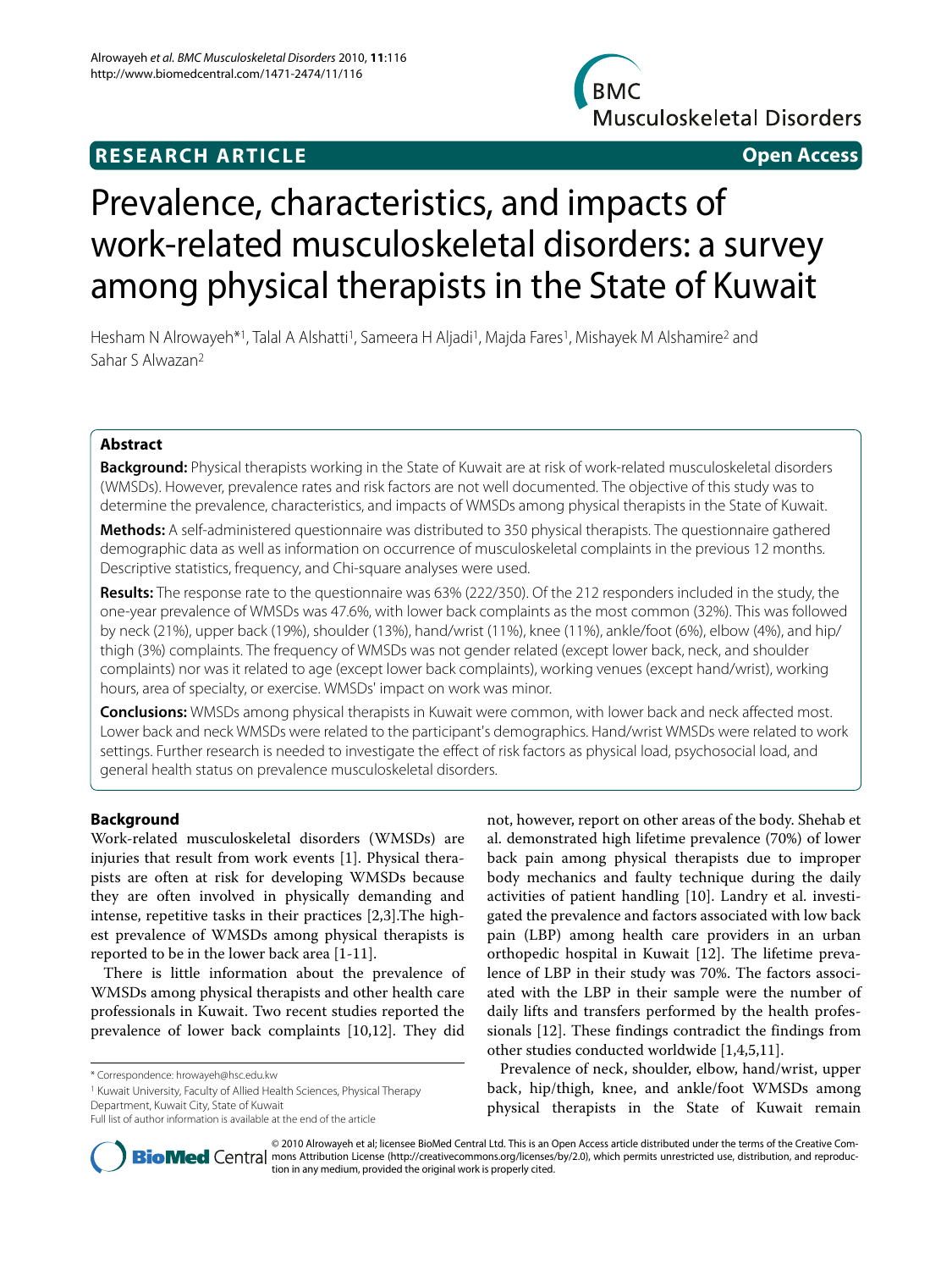unknown. Therefore, the objective of this study was to determine the prevalence, characteristics, and impacts of WMSDs in all anatomical areas of the body among physical therapists in the State of Kuwait. The findings from the study could help identify overall WMSDs among physical therapists and eventually contribute to the development of prevention and intervention strategies.

#### **Methods**

#### **Participants**

Physical therapists of all nationalities working in public or private practice in various specialties (e.g., neurology, cardiology, burn, orthopedic, geriatric, pediatric, etc.) in the State of Kuwait participated in this study. Only physical therapists with at least one year of work experience in their current work settings were non-randomly selected to participate in this study. All participants read and signed the informed consent approved by the Ethical Review Board of Kuwait University.

#### **Instrument**

A three-part, self-administered questionnaire was used in this study (Additional file [1\)](#page-9-5). Part one collected the participant's personal characteristics and included questions about age, gender, family history, and exercise habits. Part two collected information on the participant's education and current work history. It included questions regarding level of education, duration of employment, working settings, and professional rank. Part three assessed occurrence of musculoskeletal complaints using a standardized Nordic questionnaire. This questionnaire divides the human body into nine anatomical regions (neck, shoulder, elbow, hand/wrist, upper back, lower back, hip/thigh, knee, and ankle/foot) on the basis of two criteria: regions where symptoms tend to accumulate and regions that are distinguishable from each other [\[13\]](#page-10-3). The questionnaire included a diagram with the anatomical regions clearly marked. Participants are asked whether they have or have had troubles in the indicated areas during the preceding 12 months [\[13](#page-10-3)].

#### **Procedures**

Three hundred and fifty copies of the questionnaire were distributed among prospective participants who were recruited by convenience sampling. A trained physical therapists distributed the questionnaire. The physical therapists explained the questionnaire to each participant and provided a contact number in case further explanation would be required. The completed copies of the questionnaire were collected by the same physical therapist within one week. The study procedures was approved by the Ethical Review Board of Kuwait University.

#### **Data analyses**

Descriptive statistics were used to estimate the prevalence of WMSDs and demographic characteristics. Frequencies and cross-tabulations were used to compare musculoskeletal disorders prevalence between demographics (gender, age, etc.) and work history (experience,setting, specialty, etc.). Chi-square tests were also used to assess these relationships.Statistical significance was evaluated at  $\alpha$  = 0.05.

#### **Results**

Of the three hundred fifty physical therapists, 222 (63%) physical therapists completed/returned the questionnaires. Ten questionnaires were excluded from analysis because participants had less than one year of experience in their current work settings. Thus, only data from 212 participants were used to calculate the prevalence rates. No one question was missing more than 5% of the responses. The time taken to complete the questionnaire was 10 to 15 minutes.

#### **Participants description**

There were more male than female physical therapists who participated in this study (Table 1); the mean age was  $36.5 \pm 9.1$  years (range = 22-63 years). Most participants (80%) had lesser than 20 years of clinical experience, mean  $14.0 \pm 5.3$  years (Table 1). The majority of participants worked in government hospitals/schools (Table 1). Orthopedics was the most common area of specialty (Table 1). Seventy-one percent worked 40 hours a week or more (Table 1). Twenty-six percent of participants were ranked as physical therapist practitioners, and the majority of participants held entry level degrees (84%) (Table 1).

#### **Prevalence rate of WMSDs**

The one-year prevalence of WMSDs among physical therapists in the study was 47.6%. Lower back complaint was the most common WMSDs (Table 2). The prevalence of work-related lower back complaints was significantly associated with the participant's gender  $(p = .005)$ , with more female than male reporting lower back complaints (Table 2). Similarly, the prevalence of work-related lower back complaints was significantly associated with participants age  $(p = .01)$  and occurred more often in the younger age groups (20-40 years) (Table 2). However, the prevalence of lower back WMSDs was not significantly associated with working venue, areas of specialty, working hours, or exercise habits (Table 2).

Neck complaint was the second most prevalent WMSDs (Table 2). The prevalence of neck WMSDs was significantly associated with gender (*p* = .0005), occurring more often among the female participants (Table 2). However, age, working venues, areas of specialty, working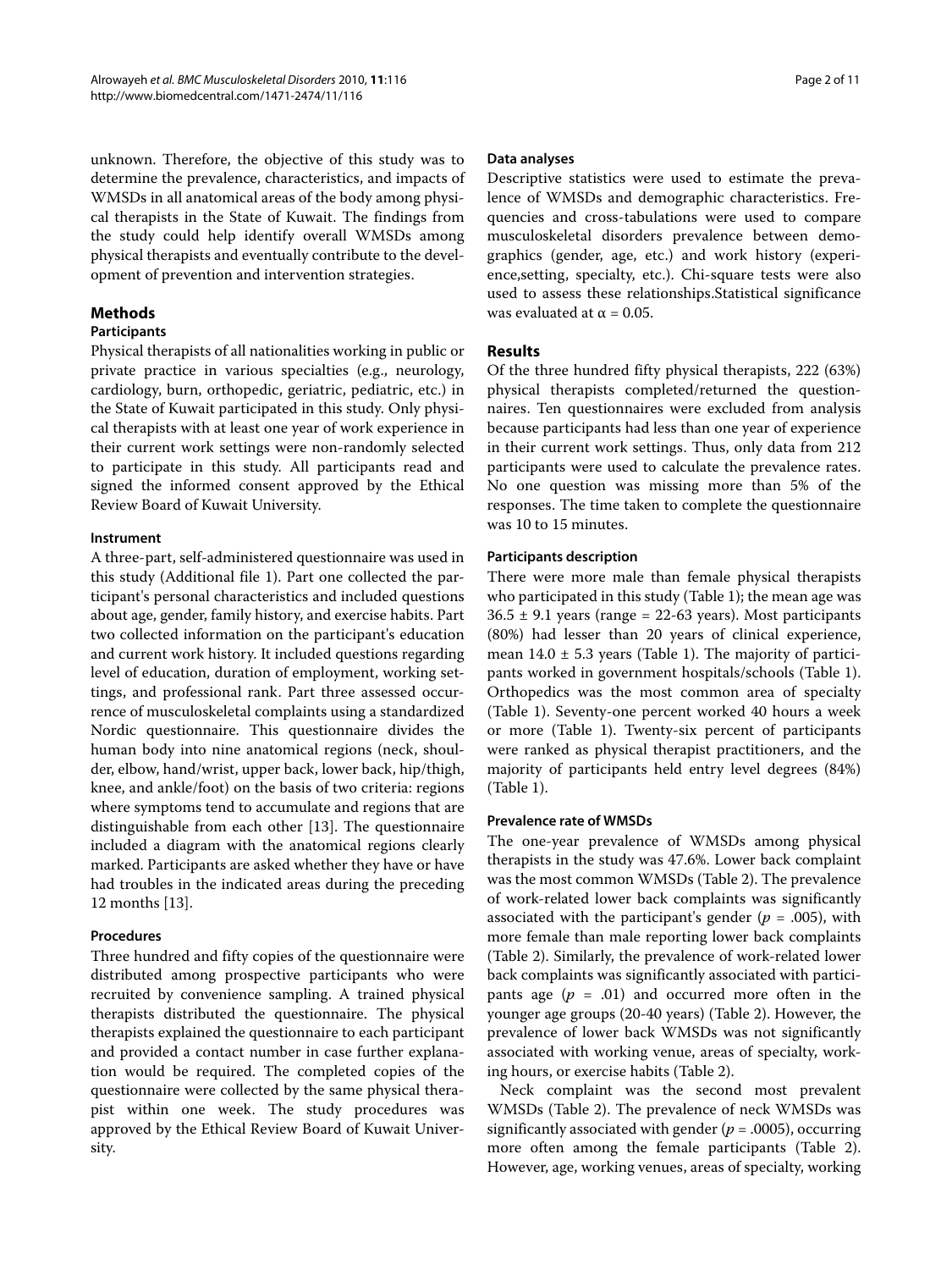| Gender                         | No. | %  |
|--------------------------------|-----|----|
| Male                           | 113 | 53 |
| Female                         | 99  | 47 |
| Age                            |     |    |
| $20 - 30$                      | 45  | 21 |
| $31 - 40$                      | 112 | 53 |
| 41-50                          | 27  | 13 |
| $50+$                          | 28  | 13 |
| <b>Nationality</b>             |     |    |
| Kuwaiti                        | 74  | 35 |
| Egyptian                       | 29  | 14 |
| Indian                         | 70  | 33 |
| Other                          | 48  | 18 |
| <b>Education</b>               |     |    |
| <b>BSc</b>                     | 178 | 84 |
| <b>MSc</b>                     | 19  | 9  |
| PhD                            | 5   | 2  |
| <b>Professional Rank</b>       |     |    |
| Junior PT                      | 38  | 18 |
| PT                             | 55  | 26 |
| Senior PT                      | 40  | 19 |
| PT specialist                  | 30  | 15 |
| Senior PT specialist           | 26  | 13 |
| Superintendent PT              | 17  | 9  |
| <b>Professional experience</b> |     |    |
| $0 - 10$                       | 91  | 43 |
| $11 - 20$                      | 79  | 37 |
| $20+$                          | 42  | 20 |
| <b>Working Hours</b>           |     |    |
| $<10\,$                        | 12  | 6  |
| $10-19$                        | 4   | 2  |
| 20-29                          | 19  | 10 |
| 30-39                          | 19  | 10 |
| $40 +$                         | 150 | 71 |
|                                |     |    |

#### **Table 1: Demographic description of study participants**

#### **Table 1: Demographic description of study participants**

| <b>Working Venues</b>                                                    |    |                |
|--------------------------------------------------------------------------|----|----------------|
| General hospital                                                         | 75 | 35             |
| Private hospital/clinic                                                  | 8  | 4              |
| Rehabilitation hospital                                                  | 84 | 40             |
| Specialized hospital                                                     | 38 | 18             |
| School                                                                   | 4  | $\overline{2}$ |
| <b>Areas of Specialty</b>                                                |    |                |
| Neurology                                                                | 44 | 21             |
| Cardiology                                                               | 16 | 8              |
| Burns/plastic                                                            | 1  | 0.5            |
| Orthopedics                                                              | 59 | 28             |
| Geriatrics                                                               | 1  | 0.5            |
| Pediatrics                                                               | 30 | 14             |
| <b>Sports Medicine</b>                                                   | 6  | 3              |
| Others                                                                   | 26 | 12             |
| Column values do not always total overall sample due to missing<br>جدداء |    |                |

data

Others nationalities include: Saudi, Romanian, Bulgarian, Iraqi, Lebanese, Palestinian

Others areas of specialty include: general practice, maternity, and special needs school

hours, and exercise habits were not significantly associated with the prevalence of neck WMSDs (Table 2).

Prevalence of upper back (19%), shoulder (13%), hand/ wrist (11%), knee (11%), ankle/foot (6%), elbow (4%), and hip/thigh (3%) complaints followed lower back and neck WMSDs (Table [2](#page-3-0)). The prevalence of the upper back, shoulder, hand/wrist, knee, ankle/foot, elbow, and hip/ thigh WMSDs were not significantly associated with participant's gender (except shoulder,  $p = .001$ ) and age, work venues (except hand/wrist,  $p = .01$ ), areas of specialty, working hours, or exercise habits (Table 2).

#### **Characteristics of WMSDs**

The majority of participating physical therapists had one to five episodes of neck, shoulder, elbow, hand/wrist, upper back, lower back, hip/thigh, knee, and ankle/foot WMSDs (Table 3). The majority of WMSD episodes lasted 1-7 days (except elbow), for a total of fewer than 28 days (Table [3](#page-5-0)). Pain was the most common complaint. This was followed by cramp/spasm and stiffness, and other symptoms varied (Table [3](#page-5-0)). Symptoms developed gradually in most participants (Table 3).

The majority of participants who had neck, shoulder, hand/wrist, upper back, and lower back complaints received physical therapy while those with elbow, knee,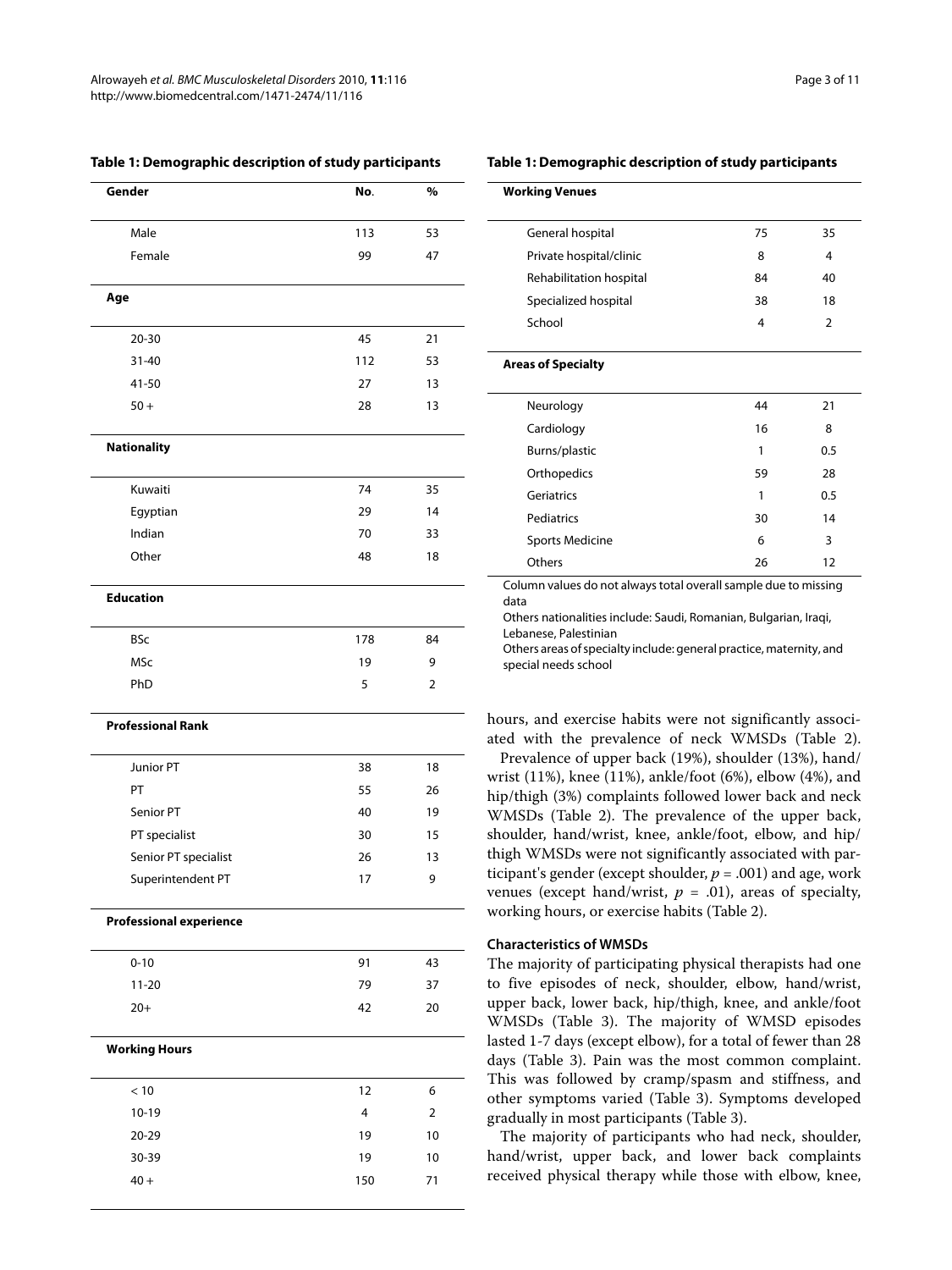|                  | Table 2: Prevalence and association of work-related musculoskeletal disorders among physical therapists working in Kuwait to demographics, work settings, and |
|------------------|---------------------------------------------------------------------------------------------------------------------------------------------------------------|
| exercise habits. |                                                                                                                                                               |

<span id="page-3-0"></span>

|                          | <b>Neck</b>  |      |       |                | Shoulder    |                  | <b>Elbow</b>   |             |                  |                | <b>Hand/Wrist</b> |                  |                | <b>Upper back</b> |                  |                | <b>Lower back</b> |                  |                          | Hip/thigh   |                  | <b>Knee</b>    |      |                  |                | Ankle/feet  |              |
|--------------------------|--------------|------|-------|----------------|-------------|------------------|----------------|-------------|------------------|----------------|-------------------|------------------|----------------|-------------------|------------------|----------------|-------------------|------------------|--------------------------|-------------|------------------|----------------|------|------------------|----------------|-------------|--------------|
|                          | No.          | %    | p     | No.            | $\%$        | $\boldsymbol{p}$ | No.            | $\%$        | $\boldsymbol{p}$ |                | No. %             | $\boldsymbol{p}$ | No.            | $\%$              | $\boldsymbol{p}$ | No.            | $\%$              | $\boldsymbol{p}$ | No.                      | $\%$        | $\boldsymbol{p}$ | No.            | $\%$ | $\boldsymbol{p}$ | No.            | %           | $\mathbf{p}$ |
| Gender                   |              |      |       |                |             |                  |                |             |                  |                |                   |                  |                |                   |                  |                |                   |                  |                          |             |                  |                |      |                  |                |             |              |
| Male                     | 5            | 2.3  |       | $\overline{2}$ | 0.9         |                  | $\overline{2}$ | 0.9         |                  | 3              | 1.4               |                  | 8              | 4.0               |                  | 20             | 9.4               |                  | $\mathbf 0$              | $\pmb{0}$   |                  | $\overline{7}$ | 3.3  |                  | 3              | 1.4         |              |
| <b>Female</b>            | 38           | 17.9 | .0005 | 25             | 11.7        | $.001*$          | 6              |             | $2.8$ .13        | 20             | 9.4               | .21              | 32             | 15.0              | .37              | 48             | 22.6              | $.005*$          | $\overline{7}$           | 3.3         | .08              | 16             | 7.5  | .79              | 10             |             | 4.7 .52      |
| Age                      |              |      |       |                |             |                  |                |             |                  |                |                   |                  |                |                   |                  |                |                   |                  |                          |             |                  |                |      |                  |                |             |              |
| $20 - 30$                | 13           | 6.1  |       | 9              | 4.2         |                  | 4              | 1.8         |                  | 8              | 3.7               |                  | 14             | 6.6               |                  | 26             | 12.2              |                  | $\overline{2}$           | 0.9         |                  | 10             | 4.7  |                  | 5              | 2.3         |              |
| 31-40                    | 26           | 12.2 |       | 15             | 7.0         |                  | 3              | 1.4         |                  | 13             | 6.1               |                  | 22             | 10.3              |                  | 31             | 14.6              |                  | 4                        | 1.8         |                  | 6              | 2.8  |                  | 5              | 2.3         |              |
| 41-50                    | 4            | 1.8  |       | $\overline{2}$ | 0.9         |                  | 0              | 0           |                  | $\overline{2}$ | 0.9               |                  | 3              | 1.4               |                  | 8              | 3.7               |                  | -1                       | 0.4         |                  | $\overline{4}$ | 1.8  |                  | 3              | 1.0         |              |
| $50 +$                   | 0            | 0    | .16   | $\overline{2}$ | 0.9         | .85              | $\mathbf{1}$   | 0.4         | .63              | 0              | $\mathbf 0$       | .21              | $\overline{1}$ | 0.4               | .38              | $\overline{3}$ | 1.4               | $.01*$           | $\mathbf 0$              | $\mathbf 0$ | .92              | $\overline{3}$ | 1.4  | .39              | $\mathbf 0$    | 0           | .33          |
| <b>Working venues</b>    |              |      |       |                |             |                  |                |             |                  |                |                   |                  |                |                   |                  |                |                   |                  |                          |             |                  |                |      |                  |                |             |              |
| <b>General hosp</b>      | 21           | 9.9  |       | 6              | 2.8         |                  | 4              | 1.8         |                  | $\overline{7}$ | 3.3               |                  | 14             | 6.6               |                  | 28             | 13.2              |                  | 4                        | 1.8         |                  | $\overline{7}$ | 3.3  |                  | 6              | 2.8         |              |
| <b>Private hosp</b>      | $\mathbf{1}$ | 0.4  |       | 0              | $\mathbf 0$ |                  | $\mathbf 0$    | $\mathbf 0$ |                  | $\overline{1}$ | 0.4               |                  | $\mathbf{1}$   | 0.4               |                  | 3              | 1.4               |                  | $\mathbf 0$              | $\mathbf 0$ |                  | 0              | 0    |                  | $\mathbf{1}$   | 0.4         |              |
| <b>Rehabil hosp</b>      | 16           | 7.5  |       | 13             | 6.1         |                  | 3              | 1.4         |                  | 13             | 6.1               |                  | 15             | 7.0               |                  | 22             | 10.3              |                  | -1                       | 0.4         |                  | 11             | 5.1  |                  | 4              | 1.8         |              |
| <b>Specialized hosp</b>  | 4            | 1.8  |       | 6              | 2.8         |                  | $\mathbf{1}$   | 0.4         |                  | $\overline{1}$ | 0.4               |                  | 9              | 4.2               |                  | 11             | 5.1               |                  | 2                        | 0.9         |                  | 3              | 1.4  |                  | 2              | 0.9         |              |
| School                   | $\mathbf{1}$ | 0.4  | .68   | $\mathbf{1}$   | 0.4         | .32              | 0              | $\mathbf 0$ | .49              | 0              | $\mathbf 0$       | $.01*$           | 0              | $\mathbf 0$       | .44              | $\overline{2}$ | 0.9               | .91              | $\mathbf 0$              | $\pmb{0}$   | .23              | $\overline{1}$ | 0.4  | .46              | $\overline{0}$ | 0           | .64          |
| <b>Area of Specialty</b> |              |      |       |                |             |                  |                |             |                  |                |                   |                  |                |                   |                  |                |                   |                  |                          |             |                  |                |      |                  |                |             |              |
| <b>Neurology</b>         | 6            | 2.8  |       | 4              | 1.8         |                  | $\pmb{0}$      | $\mathbf 0$ |                  | $\overline{4}$ | 1.8               |                  | $\overline{4}$ | 1.8               |                  | 10             | 4.7               |                  | $\mathbf{1}$             | 0.4         |                  | $\mathbf{1}$   | 0.4  |                  | 3              | 1.4         |              |
| Cardiology               | 2            | 0.9  |       | $\overline{2}$ | 0.9         |                  | 0              | $\mathbf 0$ |                  | $\overline{2}$ | 0.9               |                  | 3              | 1.4               |                  | 5              | 2.3               |                  | $\mathbf{1}$             | 0.4         |                  | $\overline{2}$ | 0.9  |                  | $\mathbf{1}$   | 0.4         |              |
| <b>Burns</b>             | $\mathbf 0$  | 0    |       | $\mathbf{1}$   | 0.4         |                  | 0              | $\mathbf 0$ |                  | $\mathbf 0$    | 0                 |                  | $\overline{1}$ | 0.4               |                  | $\mathbf{1}$   | 0.4               |                  | $\mathbf 0$              | $\mathbf 0$ |                  | 0              | 0    |                  | 0              | $\mathbf 0$ |              |
| <b>Orthopedics</b>       | 12           | 5.6  |       | $\overline{7}$ | 3.3         |                  | $\overline{4}$ | 1.8         |                  | 3              | 1.4               |                  | 10             | 4.7               |                  | 21             | 9.9               |                  | $\overline{2}$           | 0.9         |                  | 6              | 2.8  |                  | 2              | 0.9         |              |
| <b>Geriatrics</b>        | 0            | 0    |       | 0              | $\mathbf 0$ |                  | 0              | $\mathbf 0$ |                  | $\mathbf 0$    | 0                 |                  | $\overline{1}$ | 0.4               |                  | 1              | 0.4               |                  | $\mathbf 0$              | 0           |                  | $\mathbf{1}$   | 0.4  |                  | $\mathbf{1}$   | 0.4         |              |
| <b>Pediatrics</b>        | 11           | 5.1  |       | 5              | 2.3         |                  | 0              | $\mathbf 0$ |                  | $\overline{7}$ | 3.3               |                  | 8              | 3.7               |                  | 14             | 6.6               |                  | $\overline{\phantom{a}}$ | 0.4         |                  | 9              | 4.2  |                  | $\mathbf{1}$   | 0.4         |              |
| <b>Sports</b>            | 2            | 0.9  |       | $\mathbf{1}$   | 0.4         |                  | $\overline{2}$ | 0.9         |                  | $\mathbf{1}$   | 0.4               |                  | $\overline{2}$ | 0.9               |                  | 2              | 0.9               |                  | $\mathbf 0$              | 0           |                  | $\mathbf 0$    | 0    |                  | 2              | 0.9         |              |
| Other                    | $\mathbf{1}$ | 0.4  | .70   | $\overline{2}$ | 0.9         | .5               | $\overline{2}$ | 0.9         | > .05            | $\mathbf 0$    | $\mathbf 0$       | .19              | 5              | 2.3               | .89              | 5              | 2.3               | .85              | $\overline{2}$           | 0.9         | .69              | $\overline{1}$ | 0.4  | $\cdot$ .1       | $\mathbf 0$    | 0           | .75          |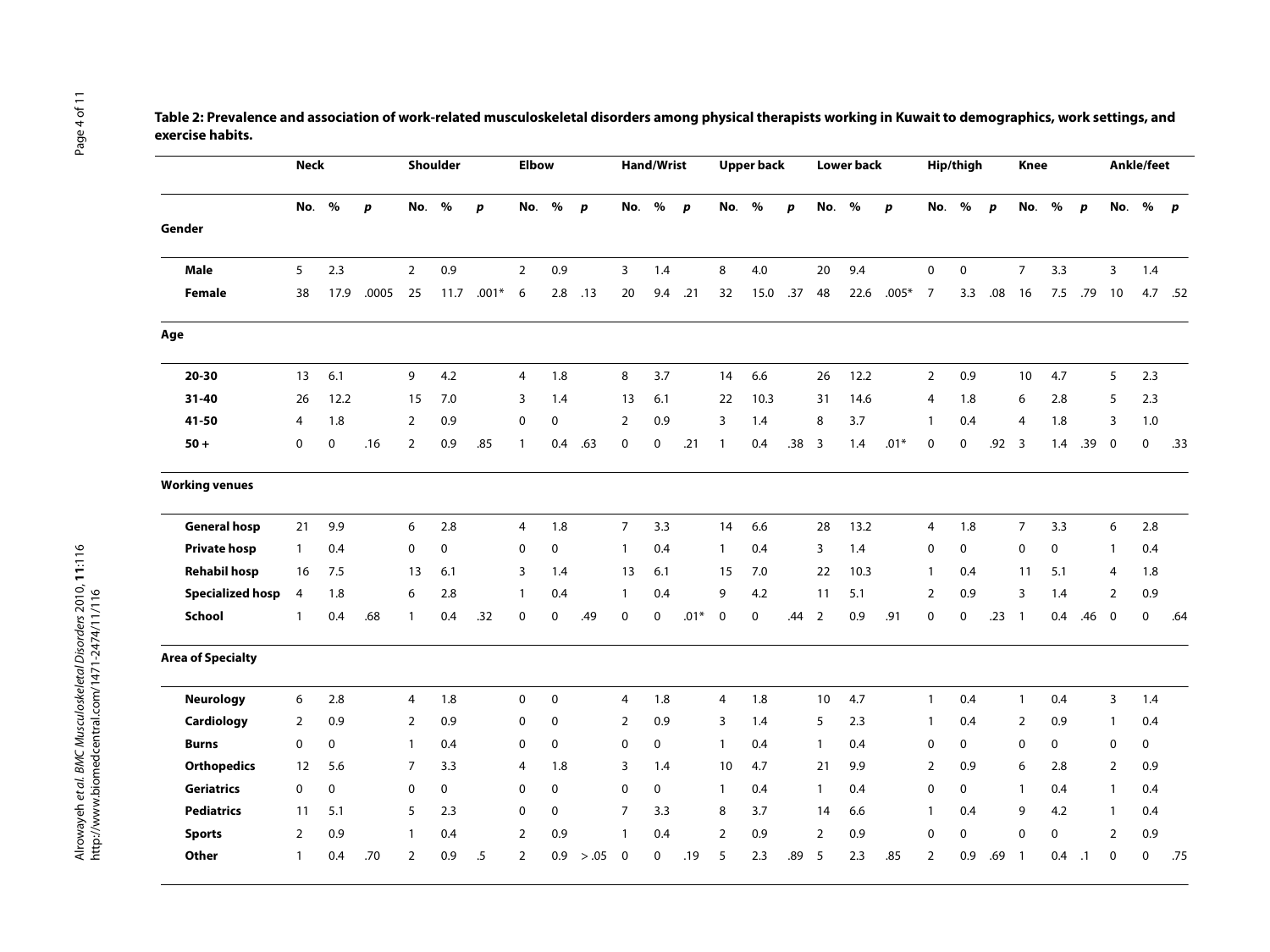| <b>Working Hours</b>                                                                   |              |      |     |                |     |     |                |     |     |                   |     |     |                |      |     |                |                         |     |             |     |     |                 |             |       |              |             |           |
|----------------------------------------------------------------------------------------|--------------|------|-----|----------------|-----|-----|----------------|-----|-----|-------------------|-----|-----|----------------|------|-----|----------------|-------------------------|-----|-------------|-----|-----|-----------------|-------------|-------|--------------|-------------|-----------|
| < 10                                                                                   |              | 0.4  |     | $\overline{2}$ | 0.9 |     |                | 0.4 |     | 3                 | 1.4 |     | 4              | 1.8  |     | 4              | 1.8                     |     | 0           | 0   |     |                 | 0.4         |       |              | 0.4         |           |
| $10-19$                                                                                | $\mathbf{0}$ | 0    |     | $\mathbf{0}$   | 0   |     | $\mathbf{0}$   | 0   |     | 0                 | 0   |     | $\mathbf{0}$   | 0    |     | $\mathbf{0}$   | $\overline{\mathbf{0}}$ |     |             | 0.4 |     | $\overline{0}$  | $\mathbf 0$ |       | $\mathbf 0$  | 0           |           |
| 20-29                                                                                  | 3            | 1.4  |     | $\mathbf{2}$   | 0.9 |     | $\mathbf{0}$   | 0   |     |                   | 0.4 |     | $\overline{2}$ | 0.9  |     | $\overline{4}$ | 1.8                     |     | $\mathbf 0$ | 0   |     | $\mathbf{3}$    | 1.4         |       | $\mathbf{0}$ | $\mathbf 0$ |           |
| 30-39                                                                                  | 10           | 4.7  |     | 5              | 2.3 |     | $\overline{2}$ | 0.9 |     |                   | 0.4 |     | 8              | 3.7  |     | 15             | $\overline{7}$          |     | $2^{\circ}$ | 0.9 |     | $7^{\circ}$     | 3.3         |       | 3            | 1.4         |           |
| $40 +$                                                                                 | 27           | 12.7 | .91 | 16             | 7.5 | .7  | 5              | 2.3 | .75 | 16                | 7.5 | .43 | 23             | 10.8 | .84 | 44             | 20.7                    | .71 | 4           | 1.8 | .34 | 12              | 5.6         | .69 9 |              |             | 4.2 .77   |
| <b>Exercise</b>                                                                        |              |      |     |                |     |     |                |     |     |                   |     |     |                |      |     |                |                         |     |             |     |     |                 |             |       |              |             |           |
| Yes                                                                                    | 27           | 12.7 |     | 16             | 7.5 |     | 5              | 2.3 |     | $12 \overline{ }$ | 5.6 |     | 26             | 12.2 |     | 38             | 17.9                    |     | 4           | 1.8 |     | 10 <sup>°</sup> | 4.7         |       | 6            | 2.8         |           |
| No                                                                                     | 17           | 8.02 | .66 | 11             | 5.1 | 049 | 3              | 1.4 | .43 | 11                | 5.1 | .13 | 14             | 6.6  | .76 | 30             | 14.1                    | .39 | 3           | 1.4 | .97 | 13              | 6.1         | .07 7 |              |             | $3.3$ .55 |
| Other areas of specialty include: general practice maternity, and special peods school |              |      |     |                |     |     |                |     |     |                   |     |     |                |      |     |                |                         |     |             |     |     |                 |             |       |              |             |           |

**Table 2: Prevalence and association of work-related musculoskeletal disorders among physical therapists working in Kuwait to demographics, work settings, and exercise habits. (Continued)**

Other areas of specialty include: general practice, maternity, and special needs school

\* Indicates significant association at  $\alpha$  = 0.05.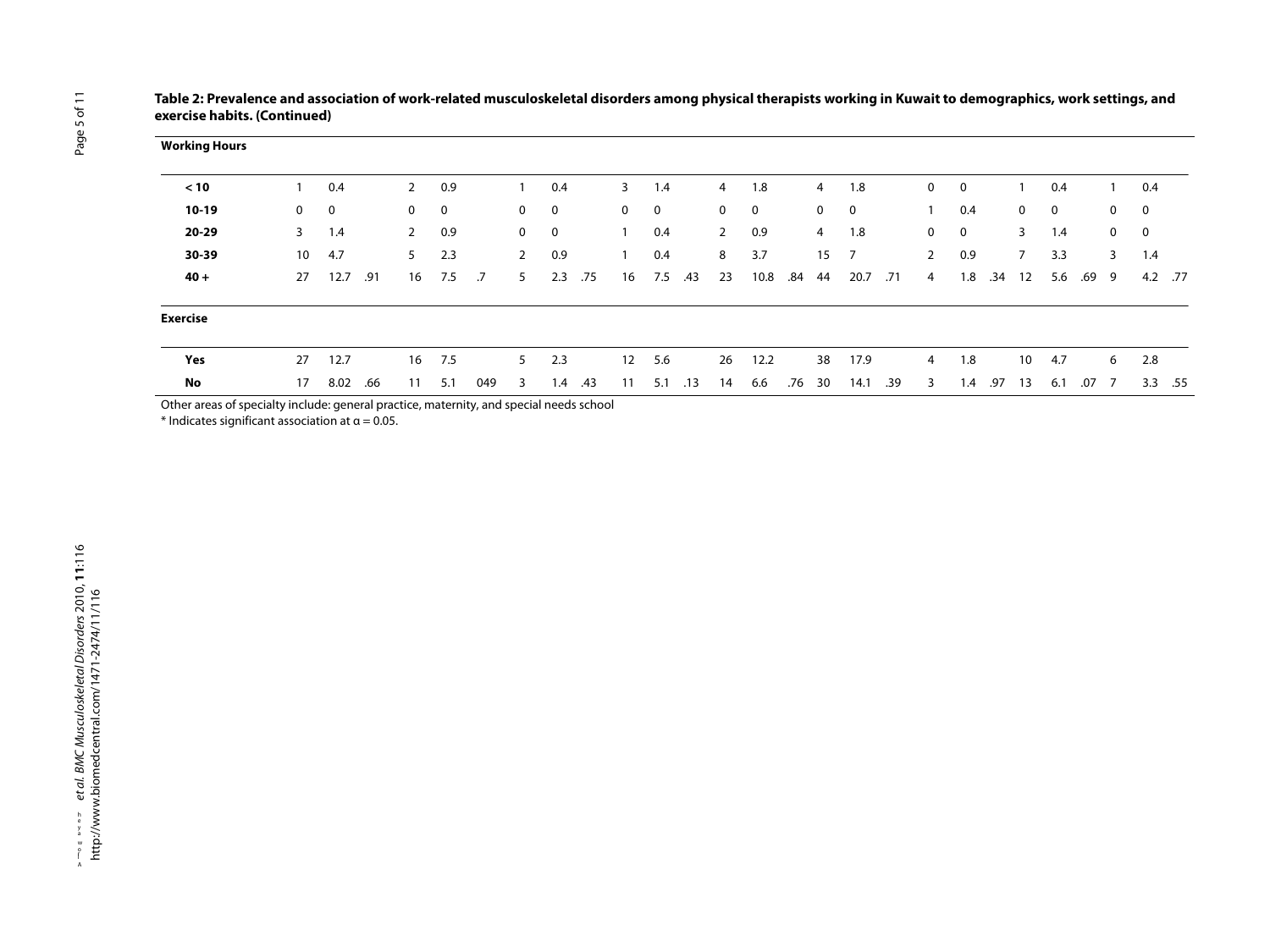<span id="page-5-0"></span>

|                                     | <b>Neck</b>    |      | Shoulder       |      | <b>Elbow</b>   |       |                | Hand/Wrist |                | <b>Upper back</b> |     | Lower back | Hip/thigh      |      | <b>Knee</b>    |      |                | Ankle/feet  |
|-------------------------------------|----------------|------|----------------|------|----------------|-------|----------------|------------|----------------|-------------------|-----|------------|----------------|------|----------------|------|----------------|-------------|
|                                     | No.            | $\%$ | No.            | $\%$ | No.            | $\%$  | No.            | $\%$       | No.            | $\%$              | No. | $\%$       | No.            | $\%$ | No.            | $\%$ | No.            | $\%$        |
| Longest spell (days)                |                |      |                |      |                |       |                |            |                |                   |     |            |                |      |                |      |                |             |
| $1$ to $7$                          | 59             | 65.6 | 21             | 48.8 | $\overline{2}$ | 18.2  | 15             | 55.5       | 32             | 59.3              | 51  | 52.6       | $\overline{7}$ | 50.0 | 25             | 67.6 | 13             | 54.2        |
| 8 to 21                             | 17             | 18.9 | $\overline{7}$ | 16.3 | $\overline{7}$ | 63.6  | $\overline{2}$ | 7.4        | 8              | 14.8              | 18  | 18.6       | 4              | 28.6 | 8              | 21.6 | 3              | 12.5        |
| 22 to 30                            | $\overline{4}$ | 4.4  | $\overline{2}$ | 4.7  | $\mathbf 0$    | 0     | 3              | 11.1       | $\overline{2}$ | 3.7               | 8   | 8.2        | 0              | 0    | $\overline{1}$ | 2.7  | 4              | 16.7        |
| 31 to 93                            | $\overline{2}$ | 2.2  | $\overline{4}$ | 9.3  | $\mathbf 0$    | 0     | 5              | 18.5       | $\overline{3}$ | 5.6               | 5   | 5.2        | $\mathbf{1}$   | 7.1  | 2              | 5.4  | $\overline{3}$ | 12.5        |
| $94+$                               | 8              | 8.9  | 9              | 20.9 | $\overline{2}$ | 18.2  | $\overline{2}$ | 7.4        | 3              | 16.7              | 15  | 15.5       | $\overline{2}$ | 14.3 | $\overline{1}$ | 2.7  | $\overline{1}$ | $4.2\,$     |
| <b>Total length of spell (days)</b> |                |      |                |      |                |       |                |            |                |                   |     |            |                |      |                |      |                |             |
| $< 28$                              | 61             | 67.8 | 22             | 51.2 | $\overline{7}$ | 63.6  | 14             | 53.8       | 34             | 64.2              | 57  | 58.8       | 9              | 64.3 | 27             | 73.0 | 14             | 58.3        |
| 29 to 93                            | 12             | 13.3 | 9              | 20.9 | $\mathbf{1}$   | 9.1   | 9              | 34.6       | 5              | 9.4               | 18  | 18.6       | $\overline{2}$ | 14.3 | 9              | 24.3 | 5              | 20.8        |
| 94 to 66                            | 10             | 11.1 | 5              | 11.6 | $\mathbf{1}$   | 9.1   | $\mathbf 0$    | 0          | $\overline{4}$ | 7.5               | 8   | 8.2        | 0              | 0    | $\mathbf{1}$   | 2.7  | 4              | 16.7        |
| $67+$                               | 8              | 7.8  | $\overline{7}$ | 16.3 | $\overline{2}$ | 18.2  | 3              | 11.5       | 10             | 18.9              | 14  | 14.1       | 3              | 21.4 | $\mathbf 0$    | 0    | $\overline{1}$ | $4.2\,$     |
| No. of spell                        |                |      |                |      |                |       |                |            |                |                   |     |            |                |      |                |      |                |             |
| $\mathbf{1}$                        | 22             | 25.3 | 6              | 14.6 | 4              | 40    | $\overline{7}$ | 25.0       | 8              | 15.4              | 16  | 16.8       | $\overline{4}$ | 30.8 | $\overline{3}$ | 13.1 | 5              | 20.8        |
| $2$ to $5$                          | 47             | 54.0 | 20             | 48.8 | $\overline{2}$ | 20.0  | 10             | 35.7       | 29             | 55.8              | 51  | 53.7       | 4              | 30.8 | 16             | 69.5 | 15             | 62.5        |
| $5+$                                | 18             | 20.7 | 15             | 36.6 | $\overline{4}$ | 40.0  | 11             | 39.3       | 15             | 28.8              | 28  | 29.5       | 5              | 38.5 | $\overline{4}$ | 17.4 | $\overline{4}$ | 16.7        |
| <b>Nature of complaints</b>         |                |      |                |      |                |       |                |            |                |                   |     |            |                |      |                |      |                |             |
| <b>Stiffness</b>                    | 44             | 50.0 | 15             | 34.9 | $\overline{2}$ | 18.2  | 5              | 17.9       | 25             | 47.2              | 52  | 53.6       | $\overline{2}$ | 14.3 | 14             | 37.8 | 3              | 12.5        |
| Nagging feeling                     | 10             | 11.4 | 11             | 25.6 | 3              | 27.3  | 5              | 17.9       | 13             | 24.5              | 19  | 19.6       | 4              | 28.6 | $\overline{4}$ | 10.8 | $\overline{4}$ | 16.7        |
| Numbness                            | 6              | 6.8  | 4              | 9.3  | $\mathbf{1}$   | 9.1   | 12             | 42.9       | 4              | 7.5               | 14  | 14.4       | 3              | 21.4 | $\mathbf{1}$   | 2.7  | $\overline{2}$ | 8.3         |
| Tingling                            | 6              | 6.8  | $\overline{2}$ | 4.7  | $\overline{2}$ | 18.2  | 8              | 28.6       | 5              | 9.4               | 5   | 5.2        | $\mathbf{1}$   | 7.1  | 3              | 8.1  | $\overline{1}$ | 4.2         |
| Loss of strength                    | 8              | 9.1  | 11             | 25.6 | 3              | 27.3  | 9              | 32.1       | $\overline{7}$ | 13.2              | 21  | 21.6       | $\overline{2}$ | 14.3 | 10             | 27.0 | $\mathbf 0$    | $\mathbf 0$ |
| Cramp, spasm                        | 67             | 76.1 | 23             | 53.5 | 4              | 36.4  | 6              | 21.4       | 41             | 77.4              | 65  | 67.0       | 8              | 57.1 | $\overline{7}$ | 18.9 | 5              | 20.8        |
| Pain                                | 69             | 78.4 | 39             | 90.7 | 11             | 100.0 | 24             | 85.7       | 48             | 90.6              | 89  | 91.8       | 12             | 85.7 | 36             | 97.3 | 24             | 100.0       |

#### **Table 3: Characteristics of WMSDs among physical therapists working in Kuwait**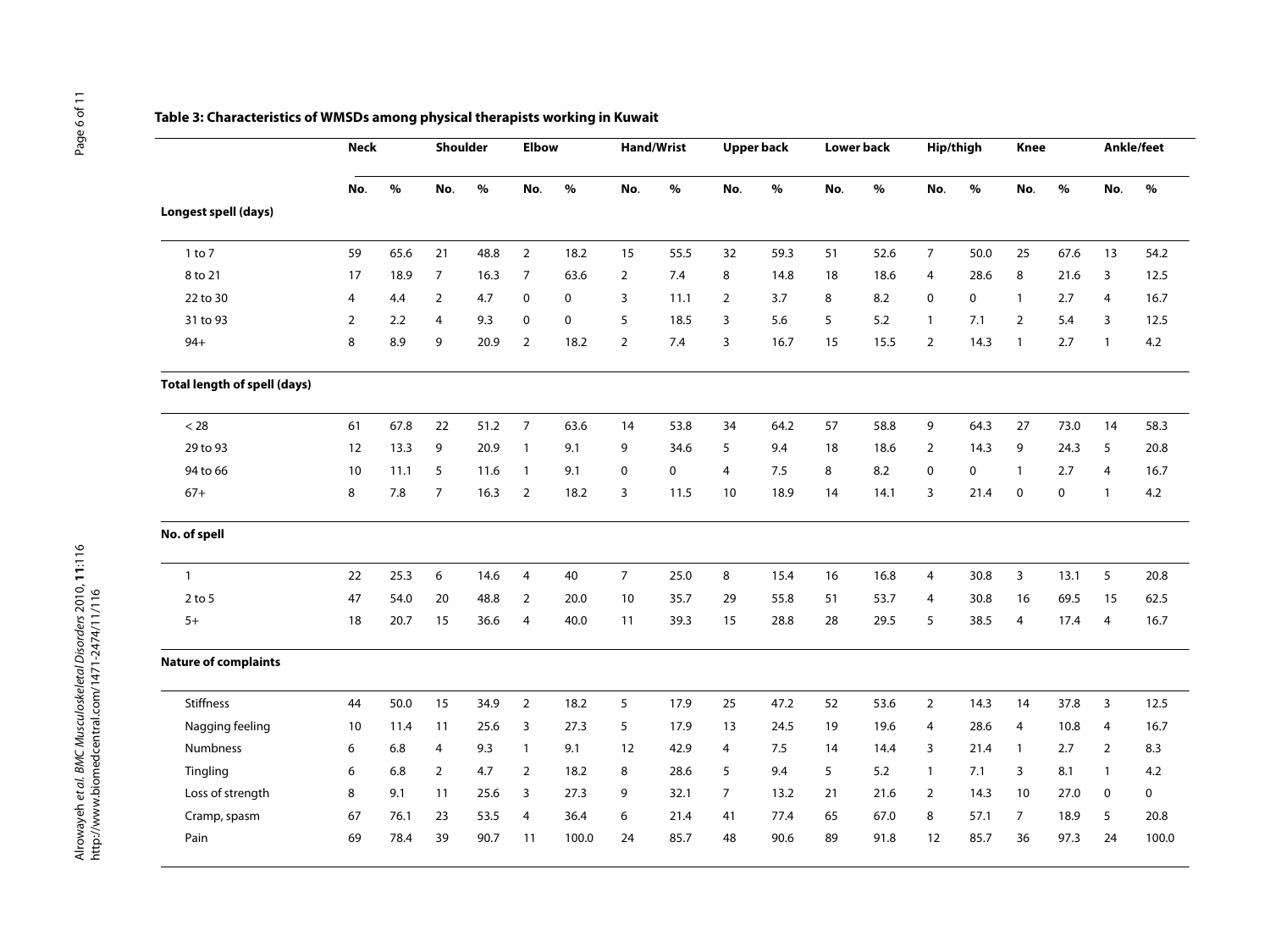| <b>Treatment received</b>  |    |      |    |      |   |      |                |      |                |      |    |      |                |      |    |      |                |      |
|----------------------------|----|------|----|------|---|------|----------------|------|----------------|------|----|------|----------------|------|----|------|----------------|------|
| No Rx                      | 12 | 14.0 | 10 | 24.2 | 5 | 50.0 | 3              | 11.5 | 11             | 22.4 | 13 | 13.4 | 5              | 35.7 | 15 | 41.7 | 10             | 43.5 |
| PT                         | 40 | 46.5 | 18 | 43.9 |   | 10.0 | 14             | 53.8 | 23             | 46.9 | 41 | 42.3 | 5              | 35.7 | 12 | 33.3 | $\overline{7}$ | 30.4 |
| Drugs                      | 13 | 15.1 | 8  | 19.5 |   | 10.0 | 5              | 19.2 | 6              | 12.2 | 10 | 10.3 | $\overline{2}$ | 14.3 | 5  | 13.9 |                | 4.3  |
| PT and Drugs               | 21 | 24.4 | 5  | 12.2 | 3 | 30.0 | 4              | 15.4 | 9              | 18.4 | 32 | 33   | $\overline{2}$ | 14.3 | 4  | 11.1 | $\overline{4}$ | 7.4  |
| <b>Onset of complaints</b> |    |      |    |      |   |      |                |      |                |      |    |      |                |      |    |      |                |      |
| Sudden                     | 39 | 44.3 | 12 | 27.9 | 5 | 45.5 | 11             | 39.3 | 15             | 28.8 | 31 | 33.7 | 5              | 35.7 | 11 | 30.6 | 13             | 54.2 |
| Gradual                    | 49 | 55.7 | 31 | 72.1 | 6 | 54.5 | 17             | 60.7 | 37             | 71.2 | 61 | 66.3 | 9              | 64.3 | 25 | 69.4 | 11             | 45.8 |
| <b>Expert seen</b>         |    |      |    |      |   |      |                |      |                |      |    |      |                |      |    |      |                |      |
| General practitioner       | 8  | 9.0  | 5  | 11.9 |   | 9.1  | 3              | 10.7 | $\overline{2}$ | 3.9  | 6  | 6.7  | 0              | 0    | 3  | 8.3  | $\mathbf 0$    | 0    |
| Physical therapist         | 21 | 23.6 | 8  | 19.0 | 2 | 18.2 | 5              | 17.9 | 12             | 23.5 | 18 | 20.0 | $\mathbf{1}$   | 8.3  | 3  | 8.3  | 3              | 13.0 |
| A specialist               | 15 | 16.9 | 3  | 7.1  | 0 | 0    | $\overline{7}$ | 25.0 | 4              | 7.8  | 18 | 20.0 | $\overline{2}$ | 16.7 | 5  | 13.9 | 5              | 21.7 |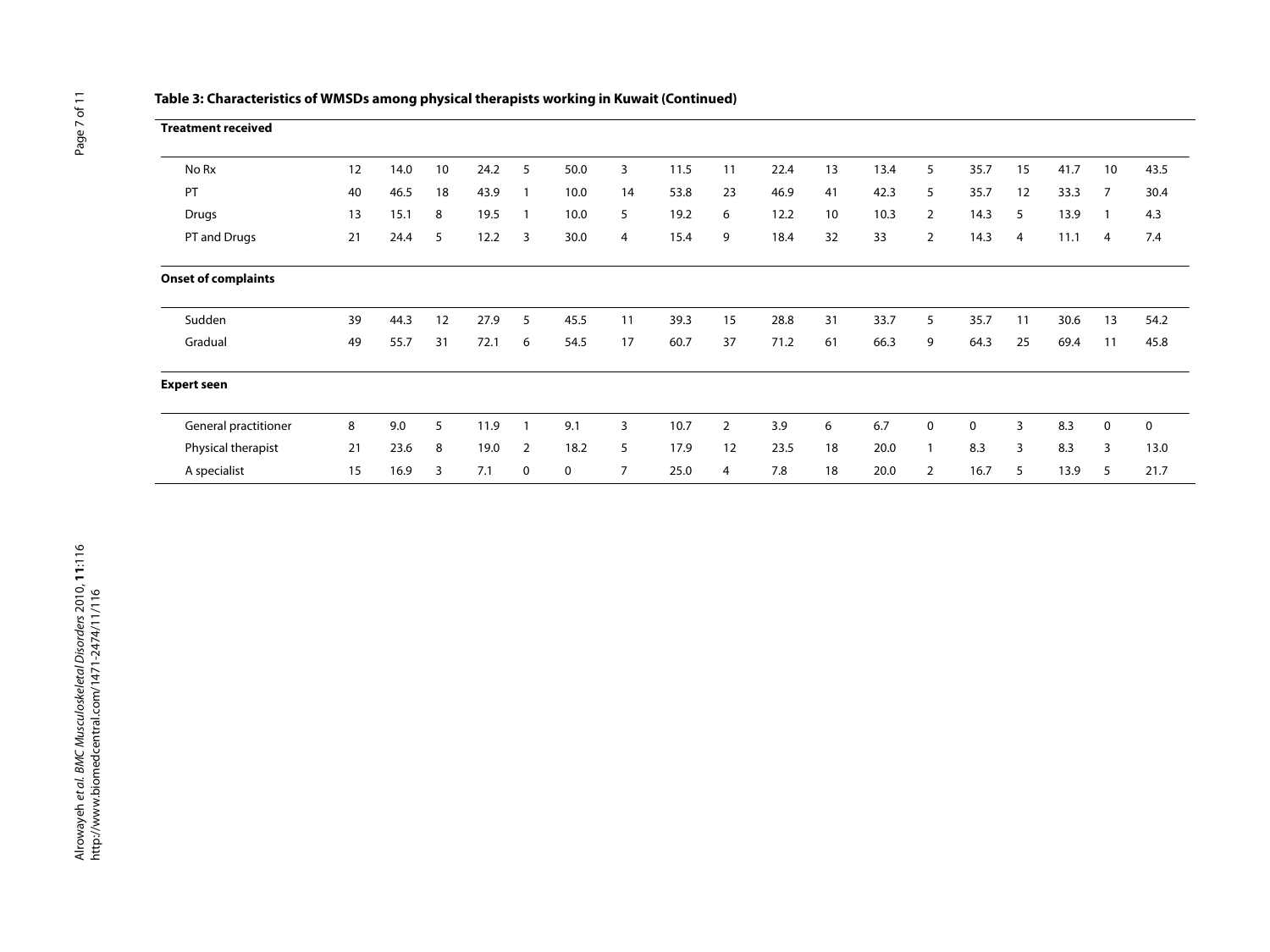## **Table 4: Impact of WMSDs among physical therapists working in Kuwait.**

|                                   | <b>Neck</b>    |      | <b>Shoulder</b> |             | <b>Elbow</b> |             | <b>Hand/Wrist</b> |             | <b>Upper back</b> |             | <b>Lower back</b> |      | Hip/thigh                |      | Knee           |             | Ankle/feet  |      |
|-----------------------------------|----------------|------|-----------------|-------------|--------------|-------------|-------------------|-------------|-------------------|-------------|-------------------|------|--------------------------|------|----------------|-------------|-------------|------|
| No. of sick leave taken           | No.            | $\%$ | No.             | $\%$        | No.          | %           | No.               | $\%$        | No.               | %           | No.               | $\%$ | No.                      | %    | No.            | $\%$        | No.         | $\%$ |
| $\mathbf 0$                       | 75             | 85.2 | 39              | 90.7        | 11           | 100.0       | 25                | 89.3        | 47                | 88.7        | 72                | 74.2 | 11                       | 78.6 | 33             | 89.2        | 21          | 87.5 |
| $\mathbf{1}$                      | 8              | 9.1  | 3               | 7.0         | 0            | 0           | $\overline{2}$    | 7.1         | 3                 | 5.7         | 9                 | 9.3  | $\mathbf 0$              | 0    | $\overline{2}$ | 5.4         | $\mathbf 0$ | 0    |
| $2$ to 5                          | $\overline{4}$ | 4.5  |                 | 2.3         | 0            | $\mathbf 0$ |                   | 3.6         | 3                 | 5.7         | 14                | 14.4 | $\overline{2}$           | 14.3 |                | 2.7         | 2           | 8.3  |
| $5+$                              |                | 1.1  | 0               | $\mathbf 0$ | 0            | 0           | $\mathbf 0$       | $\mathbf 0$ | 0                 | $\mathbf 0$ | $\overline{2}$    | 2.1  | $\mathbf{1}$             | 7.1  |                | 2.7         |             | 4.2  |
| Total no. of days with sick leave |                |      |                 |             |              |             |                   |             |                   |             |                   |      |                          |      |                |             |             |      |
| 0                                 | 79             | 89.9 | 38              | 90.5        | 11           | 100.0       | 25                | 89.3        | 47                | 88.7        | 71                | 73.2 | 11                       | 78.6 | 34             | 91.9        | 21          | 87.5 |
| $1$ to $7$                        | 8              | 9.1  | 4               | 9.5         | 0            | 0           | 3                 | 10.7        | 6                 | 11.3        | 21                | 21.6 | 2                        | 14.3 | 3              | 8.1         | 2           | 8.3  |
| 8 to 14                           |                | 1.1  | 0               | $\mathbf 0$ | 0            | 0           | $\mathbf 0$       | 0           | 0                 | 0           | 3                 | 3.1  | $\mathbf 0$              | 0    | $\Omega$       | $\mathbf 0$ | $\mathbf 0$ | 0    |
| $15+$                             | 0              | 0    | 0               | 0           | 0            | 0           | 0                 | 0           | 0                 | 0           | 2                 | 2.1  | $\overline{\phantom{a}}$ | 7.1  | $\mathbf{0}$   | 0           | 2           | 4.2  |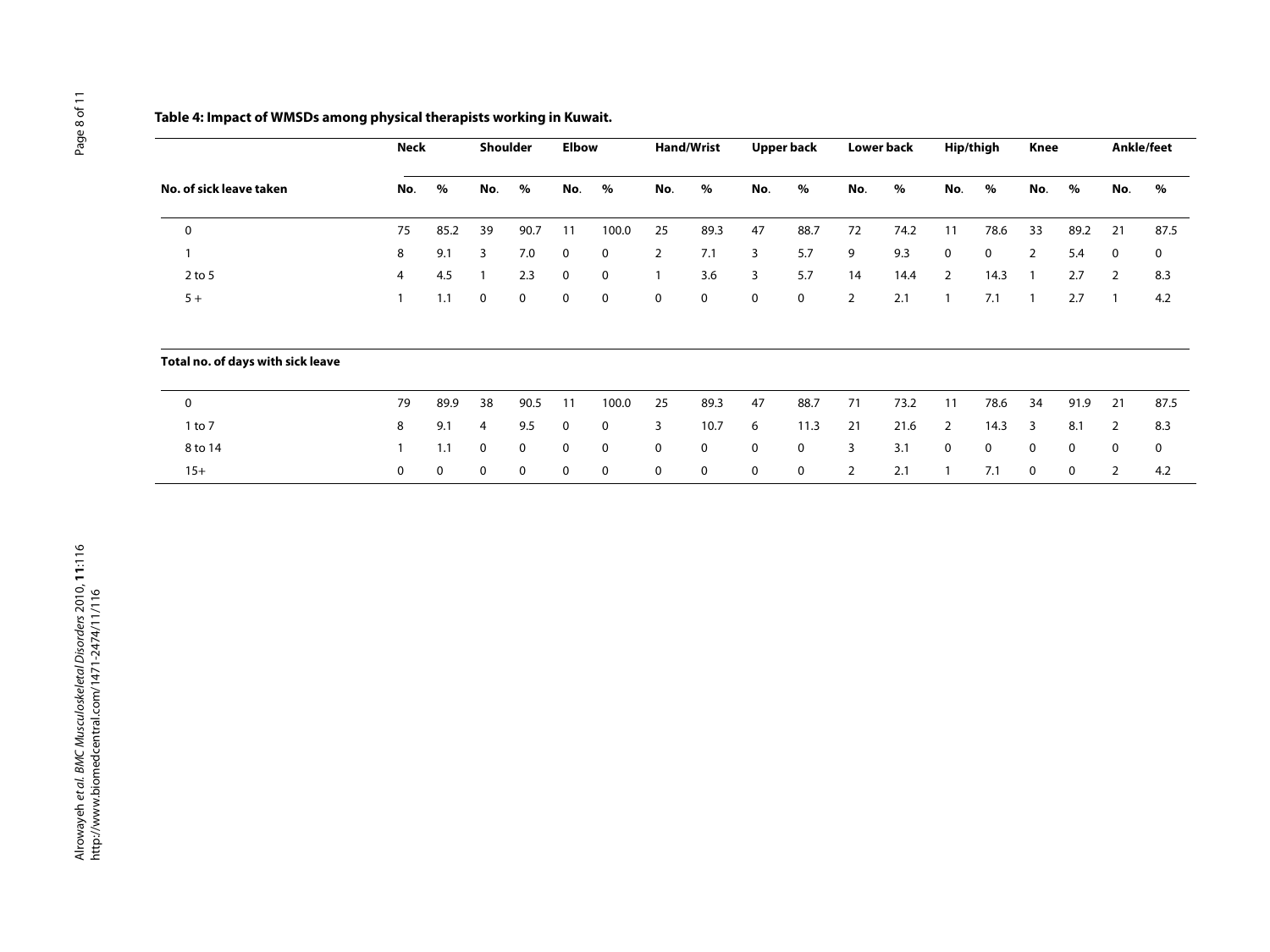and ankle/foot complaints received no treatment (Table 3). Participants with neck, shoulder, elbow, hand/wrist, and upper back WMSDs were generally seen by a physical therapist (Table 3). On the other hand, those with hip/ thigh, knee, and ankle/foot WMSDs were usually seen by a specialist (Table 3). Participants with lower back complaints were seen by both a physical therapist and a specialist (Table 3).

#### **Impact of WMSDs on participants' work**

The majority of participating physical therapists made no changes in their work habits, area of practice, nor limited their patient contact as a result of their WMSDs. Most did not take sick leave. However, if sick leave was used, the work days missed ranged from one to seven (Table 4).

#### **Discussion**

#### **Prevalence rate and characteristics of WMSDs**

WMSDs were common among physical therapists working in the State of Kuwait. However, the one-year prevalence rate of WMSDs reported by participants in our study was lower than most rates reported by physical therapists around the world [[2,](#page-9-1)[3](#page-9-2)[,9](#page-10-4)]. We found that 47.6% of the participating physical therapists complained of WMSDs in at least one anatomical area. This was less than the prevalence reported in the United States (61%) [[2\]](#page-9-1), Australia (91%) [\[3](#page-9-2)], and Nigeria (91.3%) [\[9\]](#page-10-4). A possible explanation for this lower rate may be practice differences, with more physical therapist aides being available in the State of Kuwait to help with the varied workrelated tasks (e.g., lifting, transferring). Previous researches have linked manual therapy to WMSDs among health professional [[2,](#page-9-1)[3](#page-9-2)[,11](#page-10-0)]. Because manual therapy techniques are not widely or commonly practiced in Kuwait, this could be another possible explanation for the lower rate of WMSDs.

Our finding of higher lower back WMSD prevalence, followed by neck, upper back, shoulders, and hand/wrist complaints, is consistent with previous research [[3](#page-9-2)[,7](#page-10-5)]. These findings correlate WMSDs to the particular therapeutic tasks performed daily by physical therapists (e.g., lifting, transferring, manual therapy) [[2](#page-9-1),[3,](#page-9-2)[6\]](#page-9-6). These tasks can put stresses on specific anatomical areas (e.g., lower back, neck, upper back, hand/wrist).

The one-year prevalence of lower back WMSDs in this study was 32%. This was less than the reported prevalence among physical therapists in the United States (45%) [\[2](#page-9-1)], Nigeria (69.8%) [\[9](#page-10-4)], the United Kingdom (37.2%) [[7\]](#page-10-5), and Australia (62.5%) [[3\]](#page-9-2). Similarly, we found that the one-year prevalence for the neck, upper back, shoulder, hand/wrist, knee, ankle/foot, elbow, and hip/ thigh complaints in this study was lower than reports from the United States, Australia, Nigeria, and the United Kingdom [\[2](#page-9-1)[,3](#page-9-2),[7](#page-10-5),[9\]](#page-10-4).

#### **Demographics, work settings, and exercise habits**

There was no significant association between the participant's age and gender and the prevalence of elbow, upper back, hip/thigh, knee, and ankle/foot WMSDs in this study. However, the prevalence of lower back, neck, and shoulder WMSDs was associated with the participant's gender. In this study, we observed a significantly higher prevalence of lower back complaints among female (22.9%) than male (9.4%) physical therapists. Similarly, 17% and 12% of the female in our study reported neck and shoulder complaints, respectively, whereas 2.3% and 0.9% of the male reported these complaints. These findings were consistent with previous studies [[2,](#page-9-1)[7,](#page-10-5)[9](#page-10-4)[,10](#page-10-1)]. Gender is considered a potential risk factor to develop WMSDs, since female tend to have a smaller body build [[2\]](#page-9-1). In our study, the female participants had smaller body mass indexes (BMI =  $26.4$  kg/m<sup>2</sup>) than the male (BMI =  $27.3 \text{ kg/m }^2$ ). This is a disadvantage when handling and treating large patients. Pregnancy also appears to have contributed to the higher prevalence of lower back complaints. In this study, 39% of the female participants reported that their lower back complaints were associated with pregnancy.

The prevalence of lower back WMSDs was significantly associated with participant age. In this study, more than 26% of the participants between the ages of 20-40 years had lower back complaints, while only 5% of those older than 40 years did. This association between age and lower back complaints has also been reported in previous studies [\[2](#page-9-1)-[4,](#page-9-3)[14,](#page-10-6)[15\]](#page-10-7). The high prevalence of lower back complaints among younger physical therapists could be associated with a lack of professional experience, knowledge and skills [[1,](#page-9-0)[4\]](#page-9-3). Higher work load could be another explanation for the higher prevalence of lower back complaints in younger physical therapists. Moving out of direct patient care and into administrative positions, which are less physically demanding, could explain the lower prevalence of lower back complaints in our study's older age groups.

Except for hand/wrist complaints, the prevalence of WMSDs was not significantly associated with work settings (e.g., work venue, work hours, area of specialty). The increased prevalence of hand/wrist complaints among participants who work in rehabilitation hospitals may be explained by the frequently practiced manual therapy techniques. This finding supports the study of Bork and colleagues [\[2](#page-9-1)]. Bork et al. reported that physical therapists who routinely perform manual therapy were 3.5 times more likely to have wrist or hand symptoms than those who did not perform these techniques [\[2](#page-9-1)].

The prevalence of WMSDs was not significantly associated with exercise habits. While physical therapists who reported that they exercise showed a higher rate of WMSD, it was not significant. These findings were not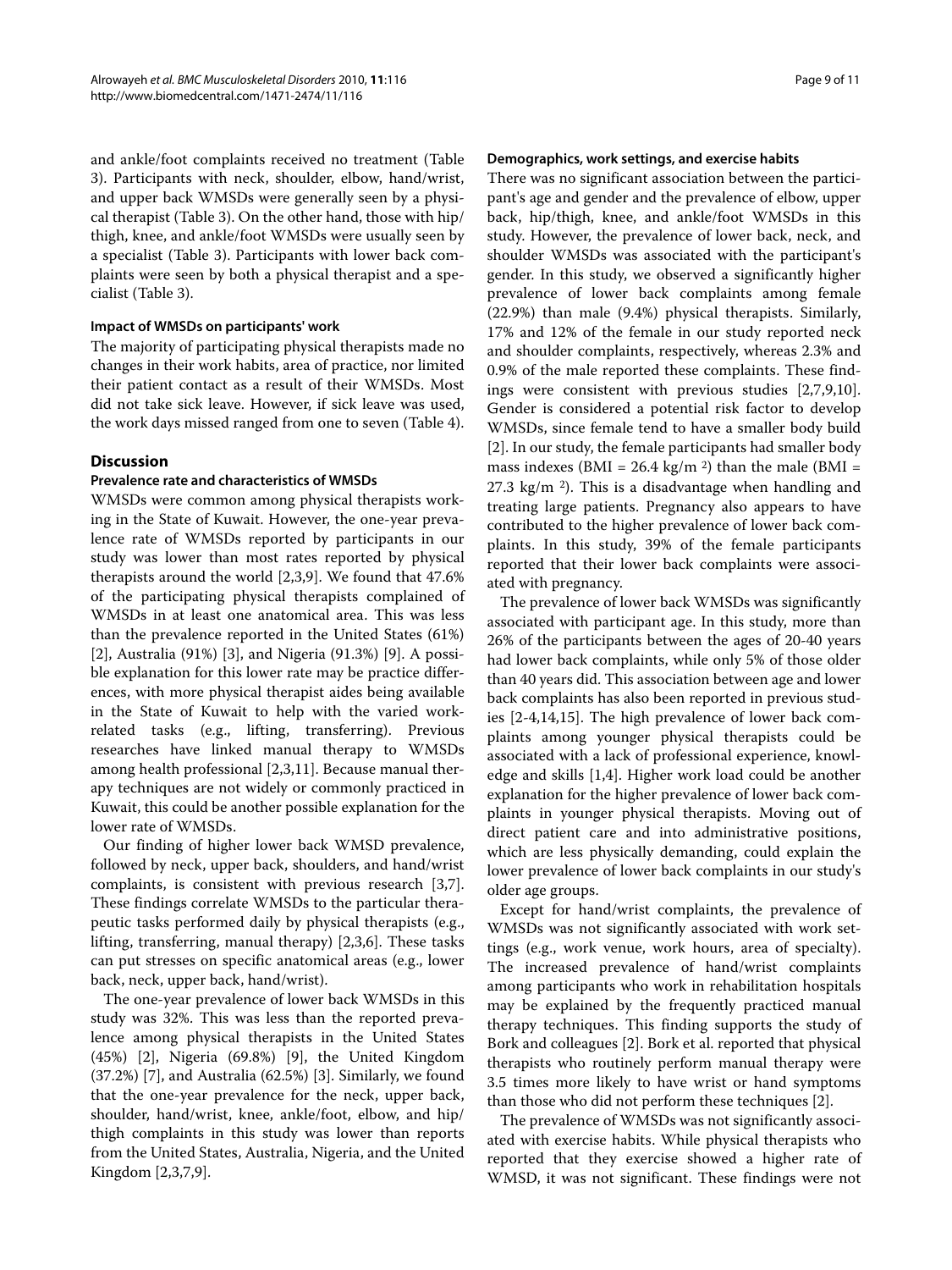expected since exercise and physical activity promote and maintain health and fitness and prevent injury. Landry et al. found, however, that physical therapists in Kuwait with LBP tend to exercise less than those with no back problems [\[12](#page-10-2)].

#### **WMSDs' impact on work**

In general, WMSDs' impact on work was minor. No more than 25% of the physical therapists took sick leave because of WMSDs. Physical therapists in this study reported no changes in their work habits, patient contact, or areas of practice. These findings were not consistent with previous research [\[3](#page-9-2),[4](#page-9-3)]. Molumphy et al. found that 41% of physical therapists with work-related lower back complaints took sick leave [[4\]](#page-9-3). Gromie et al. reported that one in six therapists changed settings or left the profession due to WMSDs [[3\]](#page-9-2). The reason for these differences may be cultural, as most physical therapists in Kuwait choose to work for the government. This tends to be a more restrictive setting in terms of changing work habits or areas of practice or limiting patient contact. Another explanation might be the policies and protective measures followed by the physical therapists when lifting/ handling patients and using equipments. This might reduce the risk of injury rate, as reported [[16](#page-10-8),[17\]](#page-10-9).

In this study, the majority of participants with WMSDs were seen by a physical therapists. There is evidence that physical therapists tend to treat themselves or seek informal treatment from their colleagues [[7\]](#page-10-5). This is consistent with our findings that more than 30% of the participants had physical therapy as their preferred treatment. This might also explain the lower number of missed work days.

#### **Limitations**

The main limitation of this study was the sampling technique (convenience sampling). This may have affected the generalizability of the findings. The study also relied on self-reported data, and participants may not have recalled all incidents of WMSDs. Further, participants may have underestimated their injuries in order to avoid being stereotyped by their superiors or being viewed negatively based on their history of injuries, which may affect promotion or future of employment opportunities. The study did not investigate the inter-relationship between musculoskeletal disorders and risk factors such as physical load, psychosocial load, and general health status. This, however, is the topic of ongoing research.

#### **Conclusion**

There were three key findings in our study: 1) one-year prevalence of WMSDs among physical therapists in the State of Kuwait was common, with the lower back affected most. This was followed by neck, upper back,

shoulder, hand/wrist, knee, ankle/foot, elbow, and hip/ thigh areas; 2) WMSDs were not related to the participant's demographics (except neck, shoulder, and lower back), work settings (except hand/wrist), and exercise habits; and 3) work duties were not affected by musculoskeletal disorders. These findings underline the importance of having WMSDs education and prevention programs in the State of Kuwait. The availability of and early access to treatment and prevention programs may prove affective in reducing these injuries.

#### **Additional material**

<span id="page-9-5"></span>**[Additional file 1](http://www.biomedcentral.com/content/supplementary/1471-2474-11-116-S1.DOC) Modified standardized Nordic questionnaire**. A three-part, self-administered questionnaire.

#### **Competing interests**

We declare that we have no competing interests. Also, in the past five years we have not received reimbursements, fees, funding, or salary from an organization that may in any way gain or lose financially from the publication of this manuscript, either now or in the future. We do not hold any stocks or shares in an organization that may in any way gain or lose financially from the publication of this manuscript, either now or in the future. Currently, we are not applying for any patents relating to the content of the manuscript. We have not received reimbursements, fees, funding, or salary from an organization that holds or has applied for patents relating to the content of the manuscript.

#### **Authors' contributions**

All authors contributed to some or all of the following activities: concept and research design, writing, project management, consultation, data collection and analysis.

Specifically, HNA contributed to project management, concept and research design, writing, data collection and analysis, and fund procurement. TAA contributed to project management, concept and research design, consultation (including review of manuscript before submission), and data collection and analysis. SHA contributed to writing and consultation. MF contributed to consultation (including review of manuscript before submission) and interpretation of data. MMA contributed to consultation (including review of manuscript before submission) and data collection and analysis. SSA contributed to consultation (including review of manuscript before submission) and data collection and analysis. All authors read and approved the final manuscript.

#### **Author Details**

1Kuwait University, Faculty of Allied Health Sciences, Physical Therapy Department, Kuwait City, State of Kuwait and 2Ministry of Health, Kuwait City, State of Kuwait

#### Received: 23 December 2009 Accepted: 11 June 2010 Published: 11 June 2010

#### **References**

- <span id="page-9-0"></span>1. Salik Y, Özcan A: Work-related musculoskeletal disorders: a survey of physical therapists in Izmir-Turkey**.** BMC Musculoskeletal Disor 2004, 5:27.
- <span id="page-9-1"></span>2. Bork BE, Cook TM, Rosecrance JC, Engelhardt KA: Work-related musculoskeletal disorders among physical therapists**.** Phys Ther 1996, 76:827-835.
- <span id="page-9-2"></span>3. Cromie JE, Robertson VJ, Best MO: Best MO: Work-related musculoskeletal disorders in physical therapists:prevalence severity,risks and response[s](http://www.ncbi.nlm.nih.gov/entrez/query.fcgi?cmd=Retrieve&db=PubMed&dopt=Abstract&list_uids=10758519)**.** Phys Ther 2000, 80:336-351.
- <span id="page-9-3"></span>4. Molumphy M, Unger B, Jenson GM, Lopopolo RB: Incidence of workrelated low back pain in physical therapists**.** Phys Ther 1985, 65:482-486.
- <span id="page-9-4"></span>5. Mierzejewski M, Kumaar S: Prevalence of low back pain among physical therapists in Edmonton Canada**.** Canada Disabil Rehabil 1997, 19:309-317.
- <span id="page-9-6"></span>6. Holder NL, Clark HA, DiBlasio JM, Hughes CL, Scherpf JW, Harding L, Shepard KF: Cause prevalence, and response to occupational